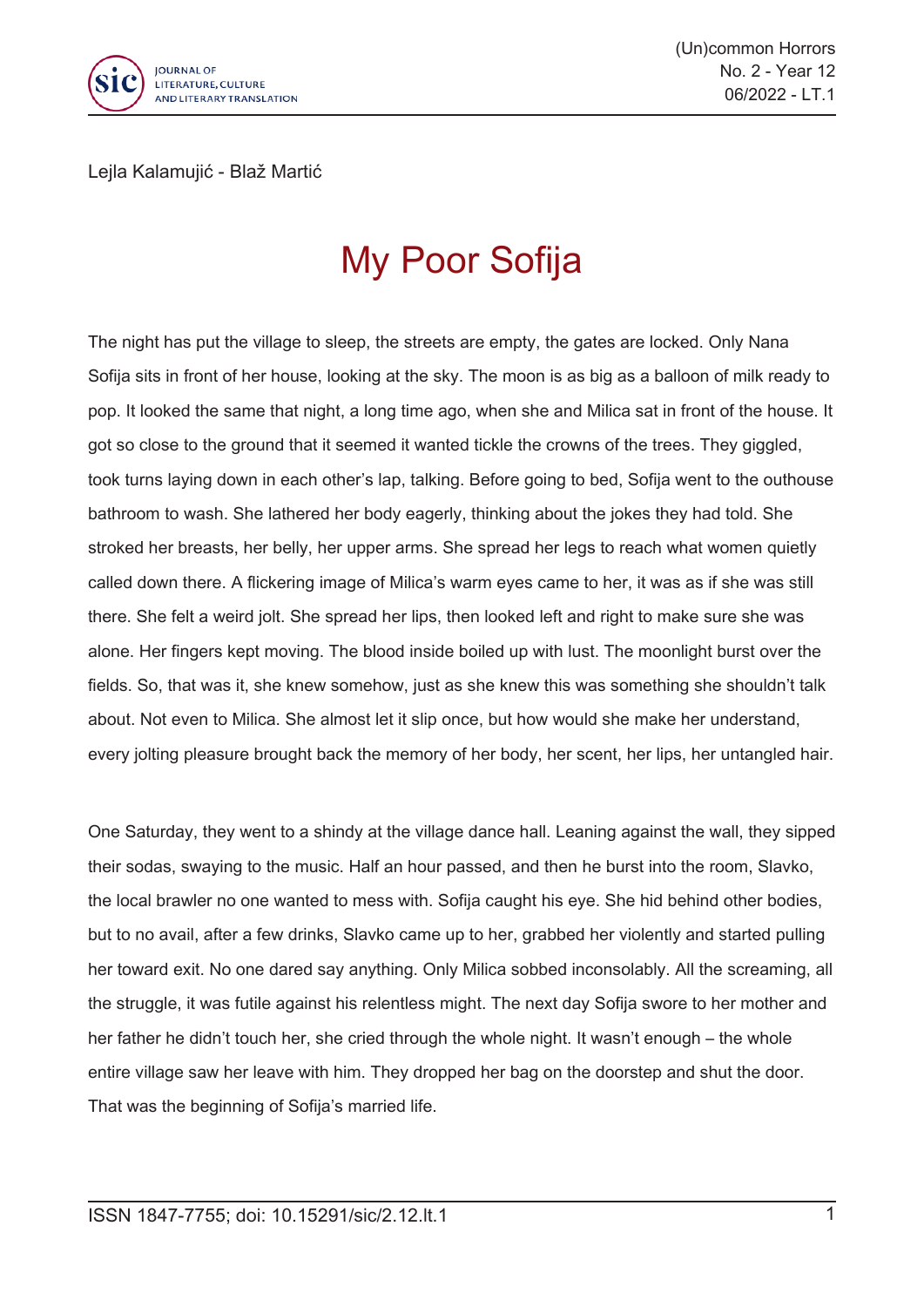

Soon the great war began. The dirt gulped human blood, and there was no lack of it in their house either. He would get drunk and beat her. Abandoned by everyone, Sofija would pour herself <sup>a</sup> glass too. One, two, three. She drank herself blind for the first time when she gave birth to <sup>a</sup> dead child. The second was <sup>a</sup> stillborn too. Slavko swore, cursed, beat her – claiming she did it on purpose. Luckily, the third child was born alive and healthy, but had it been different, he might've beaten her to death. They named the boy Nikola. After the war, she had three more children. She never called on anyone, and no one ever came to her. The children grew under her bleary eye, as weeds in poisonous soil. She had to take care of the animals too. Rakija was her only respite. But all violence comes to an end, and so did Slavko's. He was killed in revenge, and as to where his body was lain, no one ever found out.

The village thought the poor woman's soul would finally find peace, but it was too late for Sofija. Her life became Slavko's tomb. She was <sup>a</sup> drunk and <sup>a</sup> bad mother, whose children wandered the village roads full of lice. They were ashamed of their stumbling, word-slurring mother. Nikola took after his father, he stole, threatened, beat. One morning, at dawn, police came to Sofija. They took her to the railway near the village. "Yes, it's Nikola," she said. First the father, now the son, the people and the officials were alarmed. They agreed the rest of the children should be protected from the bullets, and from such <sup>a</sup> mother.

Drinking, loneliness and poverty aged her before time. The children had long been living in other republics. They wrote every so often, and less so, talked on the payphone. She never complained or asked for anything. Even drunk, she knew she had nothing to ask of them. She worked the fields, breaking her back from dawn to dusk, taking their reproves: "C'mon woman, faster, to hell, you hag." Winters were hard. She would throw <sup>a</sup> blanket around her shoulders and knit, mittens, hats, scarfs, whatever someone might need. She would also knit <sup>a</sup> little something for her children and grandchildren, as <sup>a</sup> present, in case they ever came by. Her neighbor gave her his small black and white TV because he got <sup>a</sup> new color set. She loved boxing and Muhammad Ali. She would sit through the entire night, waiting for <sup>a</sup> match. When Ali thrashed his opponents, she'd set the yarn down in her lap, and then clench her fists, jerking her shoulders. Only in that ring, she thought, the good fights the evil, beating and trampling it in the name of some justice which exists nowhere else.